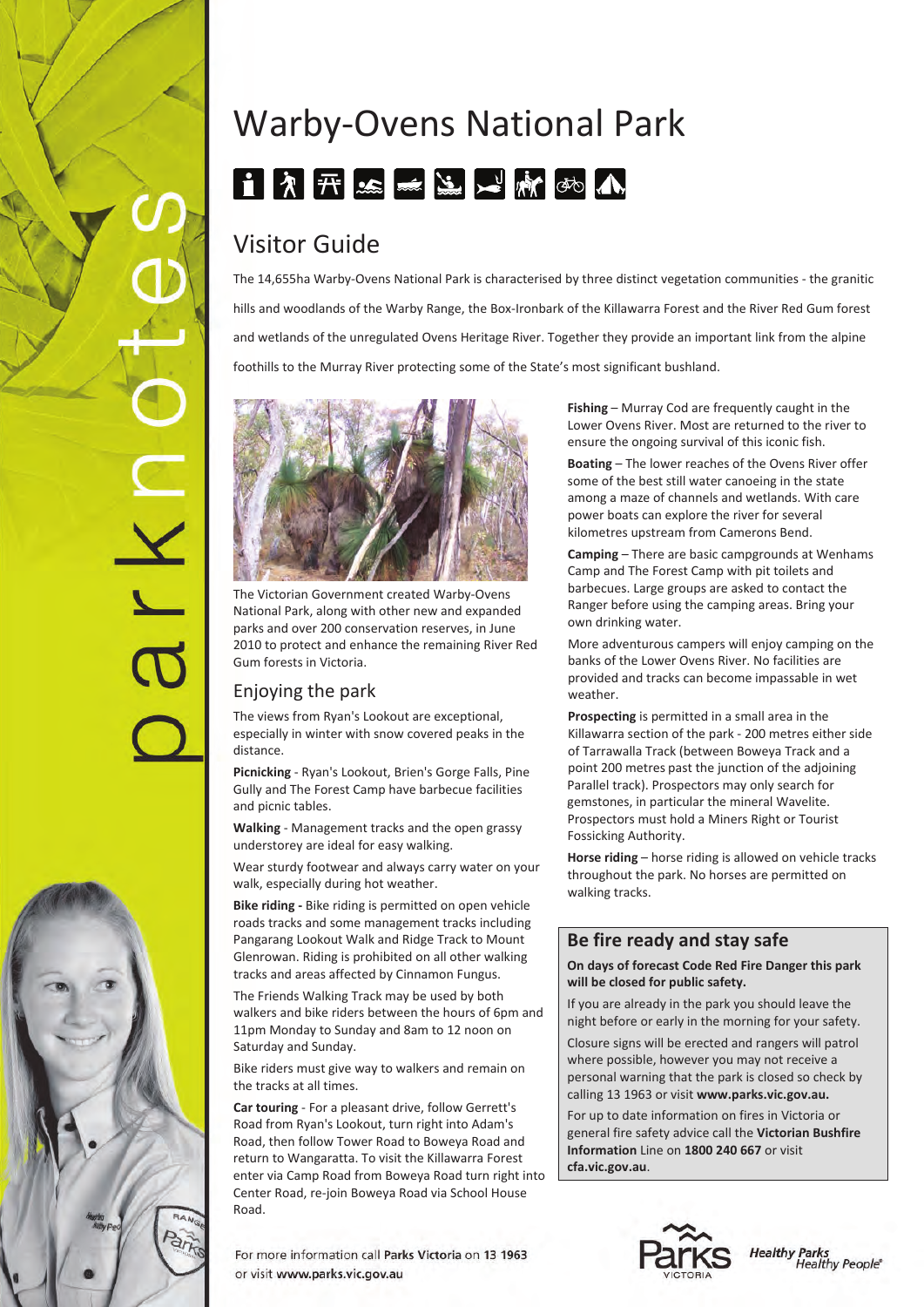**Warby Ovens National Park** 



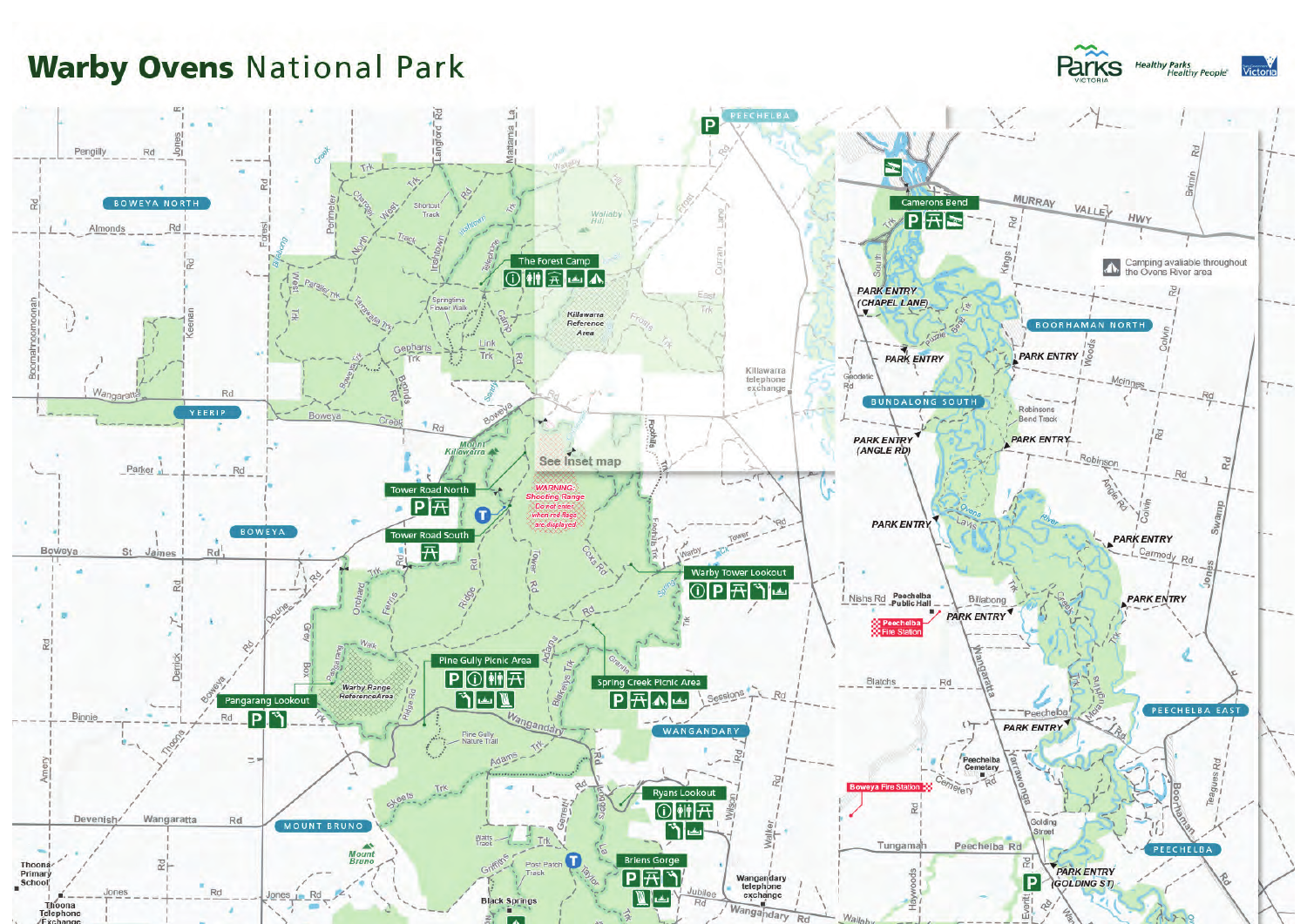